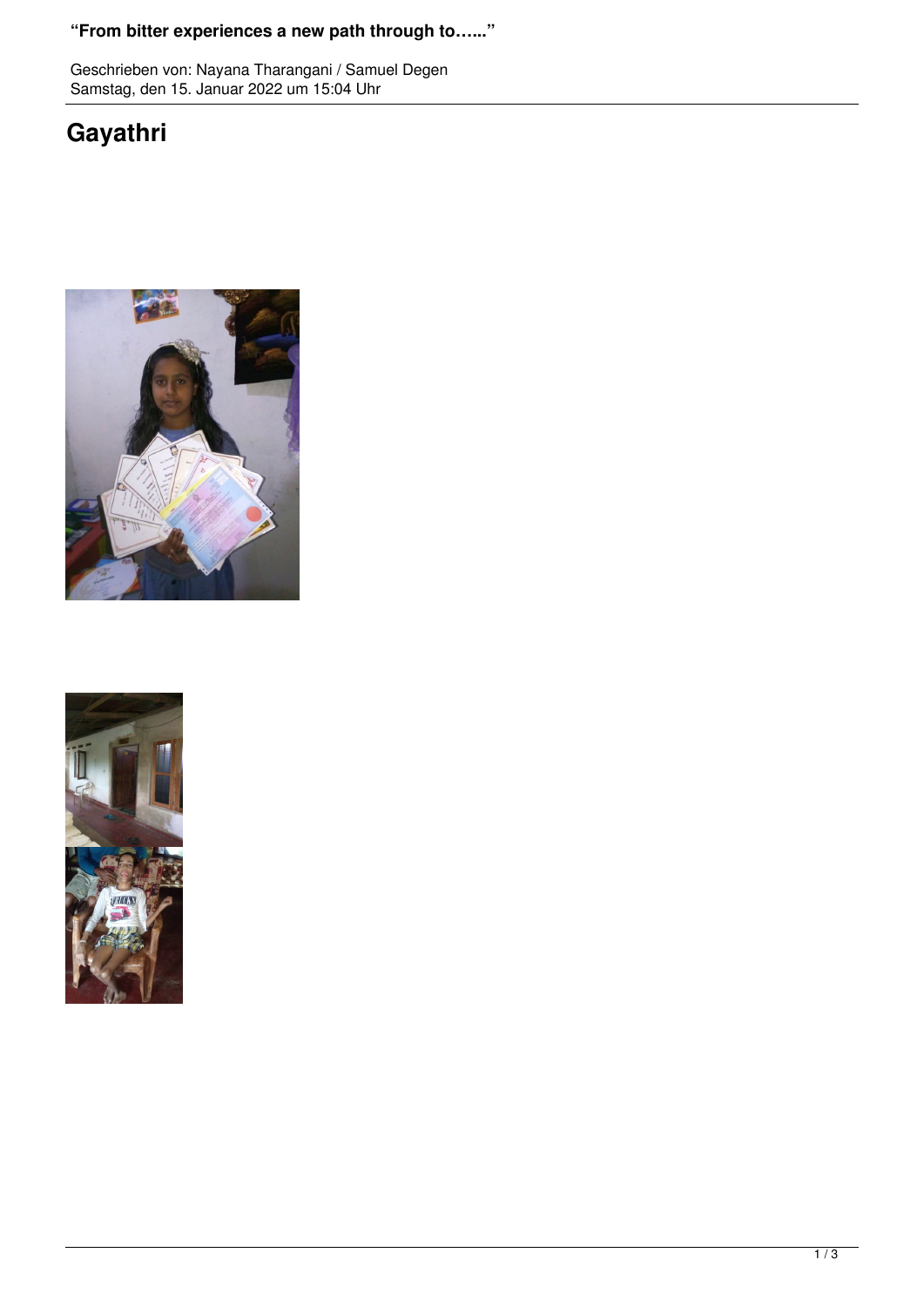## **"From bitter experiences a new path through to…..."**

Geschrieben von: Nayana Tharangani / Samuel Degen Samstag, den 15. Januar 2022 um 15:04 Uhr

Ĩ